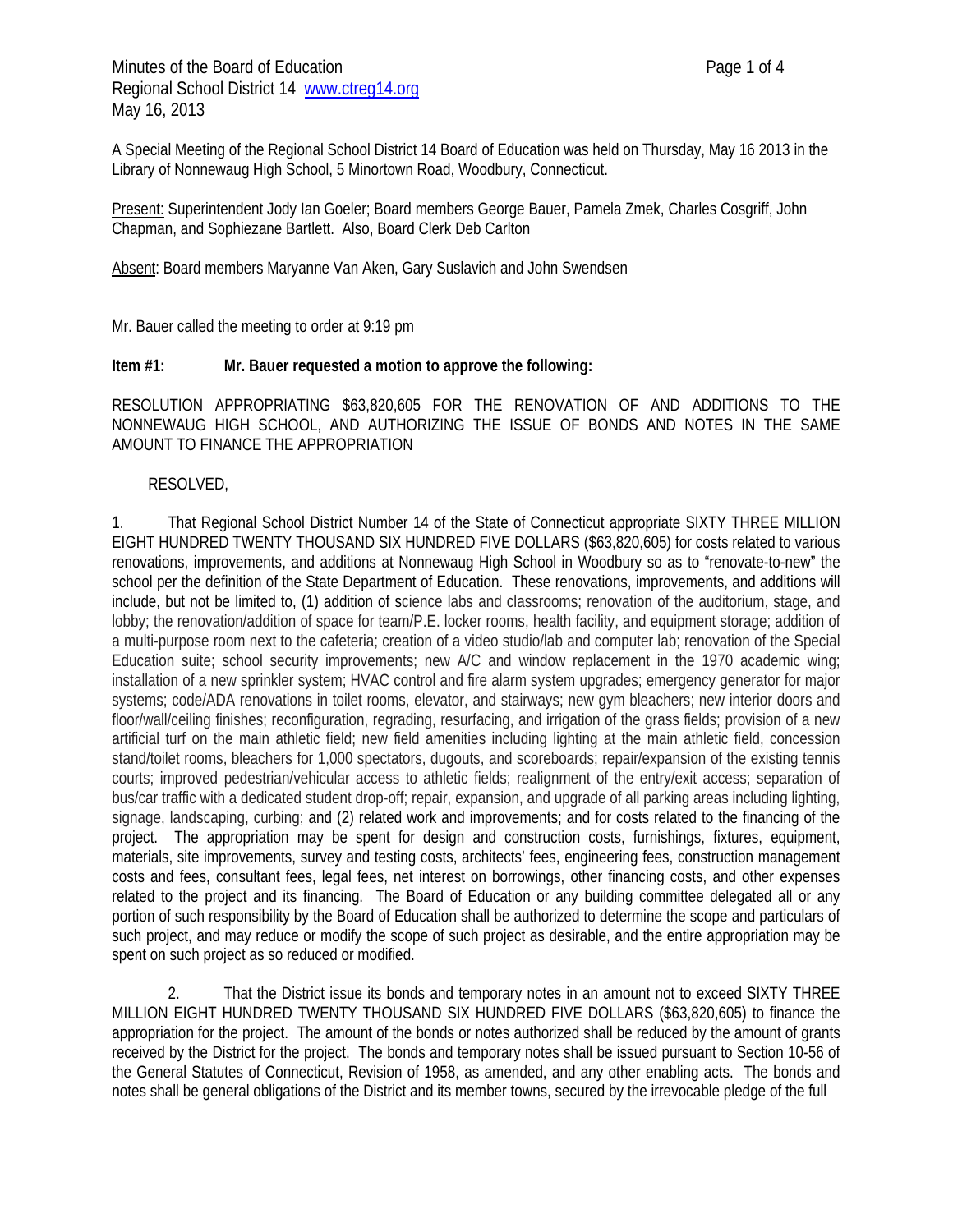faith and credit of the District and its member towns. The law firm of Day Pitney LLP is designated as bond counsel to approve the legality of the bonds and notes. The Chairman of the Board of Education and the Treasurer, or such officer or body to whom the Board of Education delegates the authority to make such determinations, are authorized to determine the amounts, dates, interest rates, maturities, redemption provisions, form and other details of the bonds and notes; to designate one or more banks or trust companies to be certifying bank, registrar, transfer agent and paying agent for the bonds or notes; to provide for keeping a record of the bonds or notes; to designate a financial advisor to the District in connection with the sale of the bonds or notes; to sell the bonds or notes at public or private sale; to deliver the bonds or notes; and to perform all other acts which are necessary or appropriate to issue the bonds or notes.

3. That the District hereby declares its official intent under Federal Income Tax Regulation Section 1.150-2 that project costs may be paid from temporary advances of available funds and that the District reasonably expects to reimburse any such advances from the proceeds of borrowings in an aggregate principal amount not in excess of the amount of borrowing authorized above for the project. The Chairman of the Board of Education and the Treasurer, or such officer or body to whom the Board of Education delegates such authority, are authorized to amend such declaration of official intent as they deem necessary or advisable and to bind the District pursuant to such representations and covenants as they deem necessary or advisable in order to maintain the continued exemption from federal income taxation of interest on the bonds or notes authorized by this resolution if issued on a tax-exempt basis, including covenants to pay rebates of investment earnings to the United States in future years.

4. That the Chairman of the Board of Education and the Treasurer, or such officer or body to whom the Board delegates such authority, are authorized to make representations and enter into written agreements for the benefit of holders of the bonds or notes to provide secondary market disclosure information, which agreements may include such terms as they deem advisable or appropriate in order to comply with applicable laws or rules pertaining to the sale or purchase of such bonds or notes.

5. That the Board of Education is authorized to approve the entering into of contracts for the project, and the Board of Education, or such officer or body to whom the Board delegates such authority, is authorized to approve the expenditure of said appropriation and such other matters as it deems desirable or necessary to complete the project.

6. That the authorization of bonds and temporary notes shall be subject to approval by a referendum vote to be held in the Towns of Bethlehem and Woodbury, being all of the towns comprising said District.

Entered by Mr. Chapman and seconded by Ms. Zmek, the **motion carried 5-0.**

### **Item #2: Mr. Bauer requested a motion to approve the following:**

### RESOLUTION ESTABLISHING REFERENDUM VOTES ON APPROPRIATION AND BOND AND NOTE AUTHORIZATION FOR THE NONNEWAUG HIGH SCHOOL PROJECT

RESOLVED, that the Board of Education recommends to the towns comprising Regional School District Number 14 that the aforesaid bond and temporary note authorization adopted under item 1 above for the 2013 Nonnewaug High School Project be approved by referendum vote; and that said referendum be held on Tuesday, June 18, 2013; that notice of said referendum be given by publication and posting at least five days but not more than fifteen days before said date, and that said notices of the referendum in the Towns of Bethlehem and Woodbury be substantially in the following form: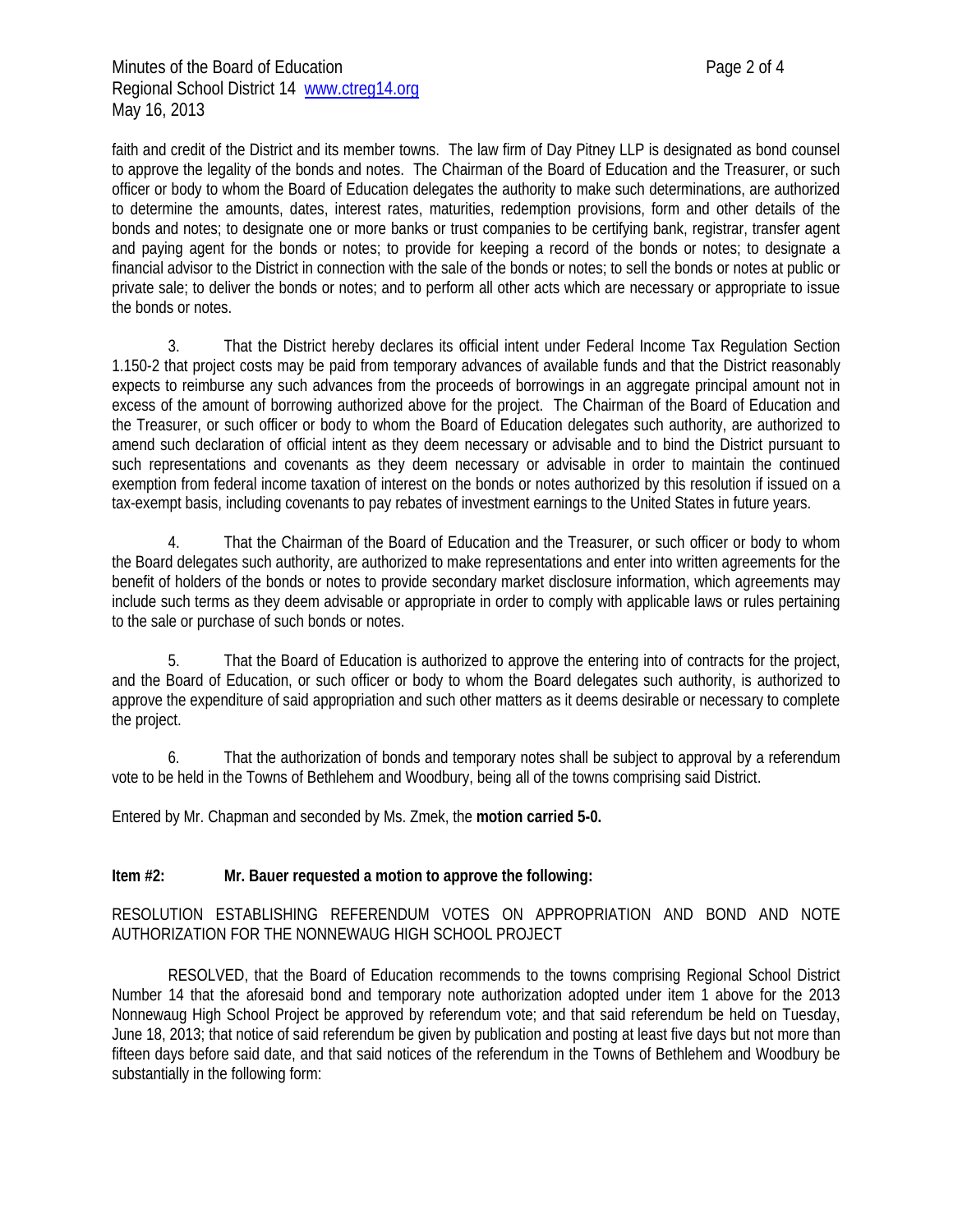# WARNING REFERENDUM VOTE Regional School District Number 14 Towns of Bethlehem and Woodbury June 18, 2013

A referendum vote of the electors and citizens qualified to vote in town meetings of the Towns of Bethlehem and Woodbury, Connecticut will be held in the Town of Bethlehem at the following polling place:

# Bethlehem Town Hall

and simultaneously in the other Member Town of the District, Woodbury, at the following polling place:

# Woodbury Senior/Community Center

on Tuesday, June 18, 2013 between the hours of 6:00 A.M. and 8:00 P.M. pursuant to Section 10-56 of the General Statutes of Connecticut, Revision of 1958, as amended, upon a resolution adopted by the Regional Board of Education at meeting held May 16, 2013, which will be placed on the ballot as the following question:

# "SHALL REGIONAL SCHOOL DISTRICT NUMBER 14 APPROPRIATE \$63,820,605 FOR RENOVATION OF AND ADDITIONS TO NONNEWAUG HIGH SCHOOL, AND AUTHORIZE THE ISSUE OF BONDS AND NOTES IN THE SAME AMOUNT TO FINANCE THE APPROPRIATION?"

Voters approving the resolution shall vote "Yes" and those opposing said resolution shall vote "No". Absentee ballots will be available from the Town Clerk's office.

Entered by Mr. Cosgriff and seconded by Ms. Zmek, the **motion carried 5-0.** 

#### **Item #3: Mr. Bauer requested a motion to approve the following:**

RESOLUTION REFERRING 2013 NONNEWAUG HIGH SCHOOL PROJECT TO THE TOWN OF WOODBURY PLANNING COMMISSSION

RESOLVED, that the Board of Education hereby approves the referral of the 2013 Nonnewaug High School Project to the Planning Commission of the Town of Woodbury for a report pursuant to Section 8-24 of the General Statutes of Connecticut, Revision of 1958, as amended.

Entered by Mr. Cosgriff and seconded by Ms. Bartlett, the **motion carried 5-0.**